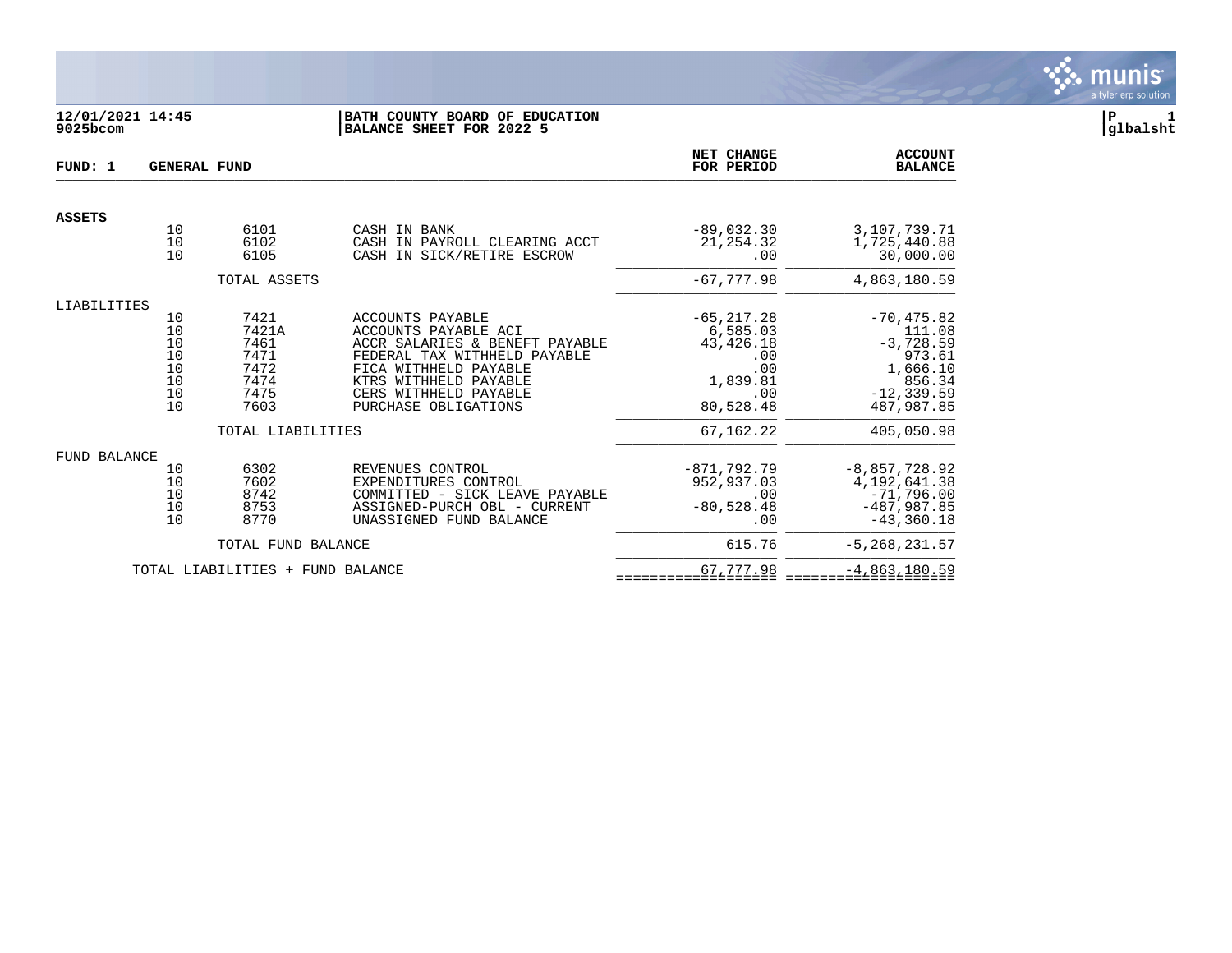

# **12/01/2021 14:45 |BATH COUNTY BOARD OF EDUCATION |P 2 9025bcom |BALANCE SHEET FOR 2022 5 |glbalsht**

| FUND: 2       |                | SPECIAL REVENUE       |                                                                             | NET CHANGE<br>FOR PERIOD                      | <b>ACCOUNT</b><br><b>BALANCE</b>                  |
|---------------|----------------|-----------------------|-----------------------------------------------------------------------------|-----------------------------------------------|---------------------------------------------------|
|               |                |                       |                                                                             |                                               |                                                   |
| <b>ASSETS</b> | 20             | 6101                  | CASH IN BANK                                                                | 404,931.37                                    | 78,177.51                                         |
|               |                | TOTAL ASSETS          |                                                                             | 404,931.37                                    | 78, 177.51                                        |
| LIABILITIES   | 20<br>20<br>20 | 7421<br>7421A<br>7603 | ACCOUNTS PAYABLE<br>ACCOUNTS PAYABLE ACI<br>PURCHASE OBLIGATIONS            | .00<br>19,853.19<br>65,534.78                 | $-3,582.12$<br>$-13, 365.00$<br>555,759.27        |
|               |                | TOTAL LIABILITIES     |                                                                             | 85,387.97                                     | 538,812.15                                        |
| FUND BALANCE  | 20<br>20<br>20 | 6302<br>7602<br>8753  | REVENUES CONTROL<br>EXPENDITURES CONTROL<br>ASSIGNED-PURCH OBL -<br>CURRENT | $-895, 465.18$<br>470,680.62<br>$-65, 534.78$ | $-2,035,830.67$<br>1,974,600.28<br>$-555, 759.27$ |
|               |                | TOTAL FUND BALANCE    |                                                                             | $-490.319.34$                                 | $-616,989.66$                                     |
|               |                | TOTAL LIABILITIES +   | FUND BALANCE                                                                | $-404, 931.37$                                | $-78, 177.51$                                     |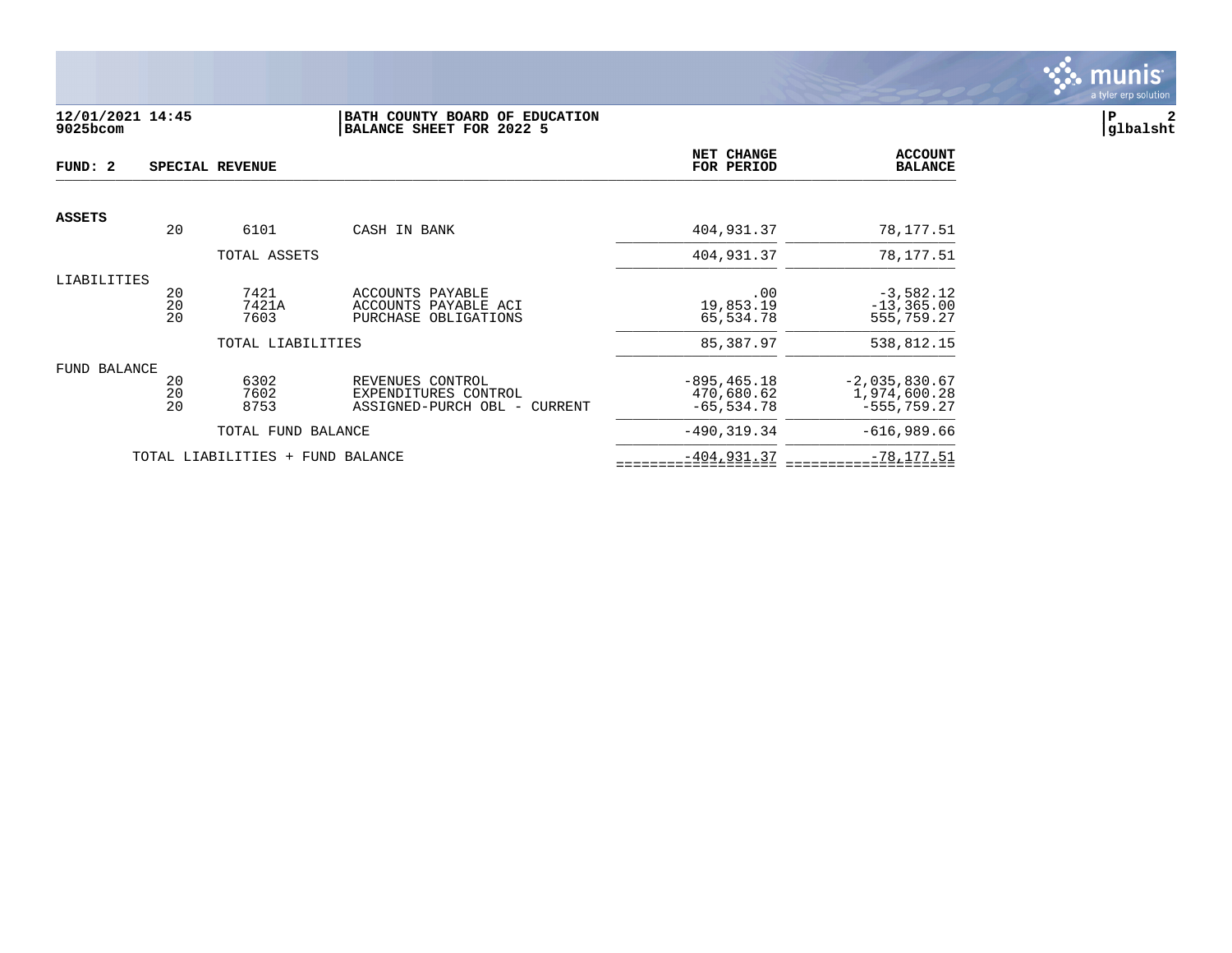

#### **12/01/2021 14:45 |BATH COUNTY BOARD OF EDUCATION |P 3 9025bcom |BALANCE SHEET FOR 2022 5 |glbalsht**

| FUND: 21<br>DISTRICT ACTIVITY FD (ANNUAL) |                |                                  |                                                                          | NET CHANGE<br>FOR PERIOD                 | <b>ACCOUNT</b><br><b>BALANCE</b>            |
|-------------------------------------------|----------------|----------------------------------|--------------------------------------------------------------------------|------------------------------------------|---------------------------------------------|
| <b>ASSETS</b>                             |                |                                  |                                                                          |                                          |                                             |
|                                           | 21             | 6101                             | CASH IN BANK                                                             | 10,957.63                                | 105,869.47                                  |
|                                           |                | TOTAL ASSETS                     |                                                                          | 10,957.63                                | 105,869.47                                  |
| LIABILITIES                               | 21<br>21       | 7421A<br>7603                    | ACCOUNTS PAYABLE ACI<br>PURCHASE OBLIGATIONS                             | $-1,587.28$<br>2,254.01                  | $-2,371.66$<br>20,355.34                    |
|                                           |                | TOTAL LIABILITIES                |                                                                          | 666.73                                   | 17,983.68                                   |
| FUND BALANCE                              | 21<br>21<br>21 | 6302<br>7602<br>8753             | REVENUES CONTROL<br>EXPENDITURES CONTROL<br>ASSIGNED-PURCH OBL - CURRENT | $-10,978.75$<br>1,608.40<br>$-2, 254.01$ | $-118,384.37$<br>14,886.56<br>$-20, 355.34$ |
|                                           |                | TOTAL FUND BALANCE               |                                                                          | $-11,624.36$                             | $-123,853.15$                               |
|                                           |                | TOTAL LIABILITIES + FUND BALANCE |                                                                          | $-10,957.63$                             | $-105,869.47$                               |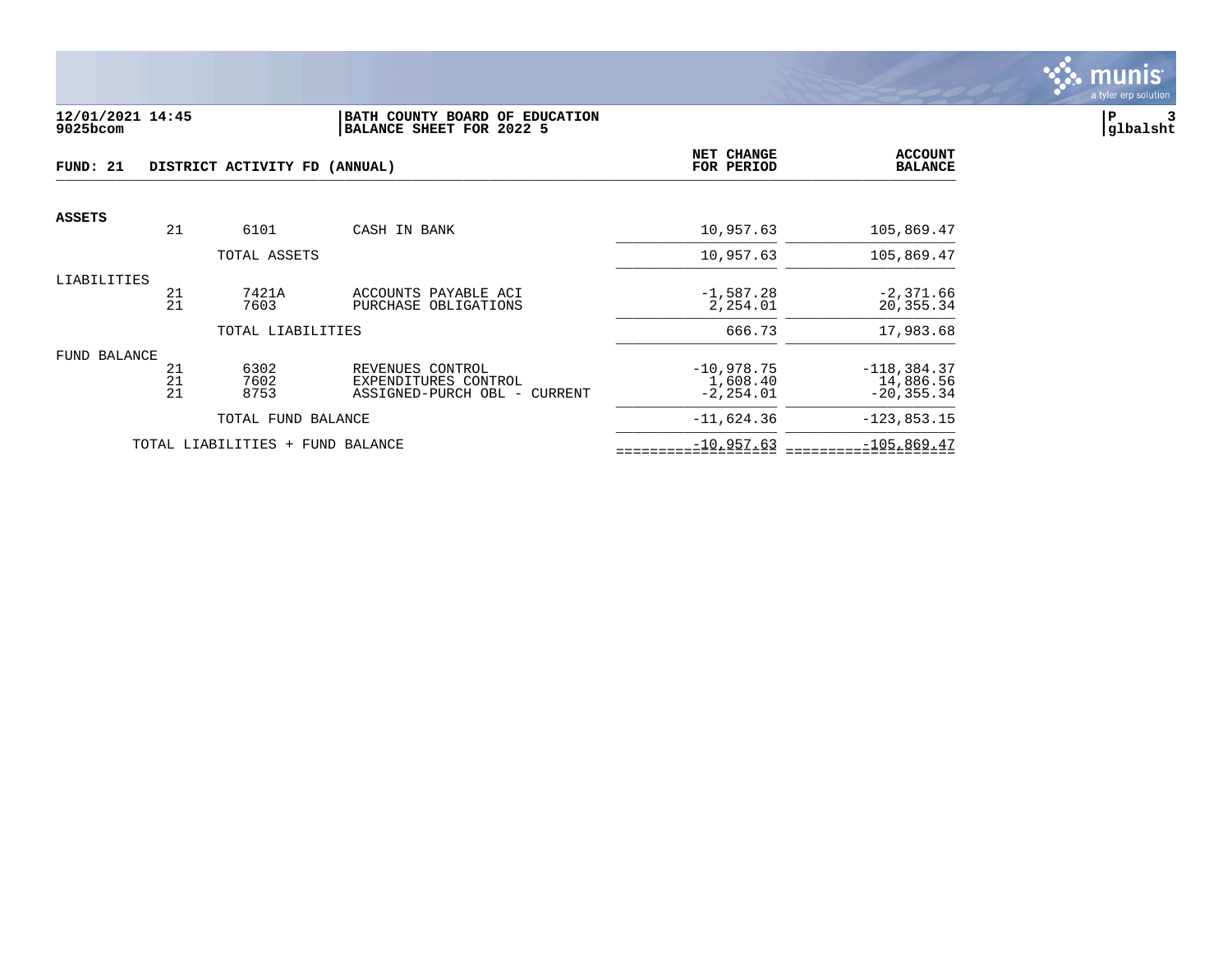

# **12/01/2021 14:45 |BATH COUNTY BOARD OF EDUCATION |P 4 9025bcom |BALANCE SHEET FOR 2022 5 |glbalsht**

| FUND: 25      |    | SPEC REV - STUDENT ACTIVITY      |                    | NET CHANGE<br>FOR PERIOD | <b>ACCOUNT</b><br><b>BALANCE</b> |
|---------------|----|----------------------------------|--------------------|--------------------------|----------------------------------|
| <b>ASSETS</b> | 25 | 6101                             | CASH IN BANK       | .00                      | 213,398.37                       |
|               |    | TOTAL ASSETS                     |                    | .00                      | 213,398.37                       |
| FUND BALANCE  | 25 | 8737                             | RESTRICTED - OTHER | .00                      | $-213,398.37$                    |
|               |    | TOTAL FUND BALANCE               |                    | .00                      | $-213, 398.37$                   |
|               |    | TOTAL LIABILITIES + FUND BALANCE |                    | .00                      | $-213, 398.37$                   |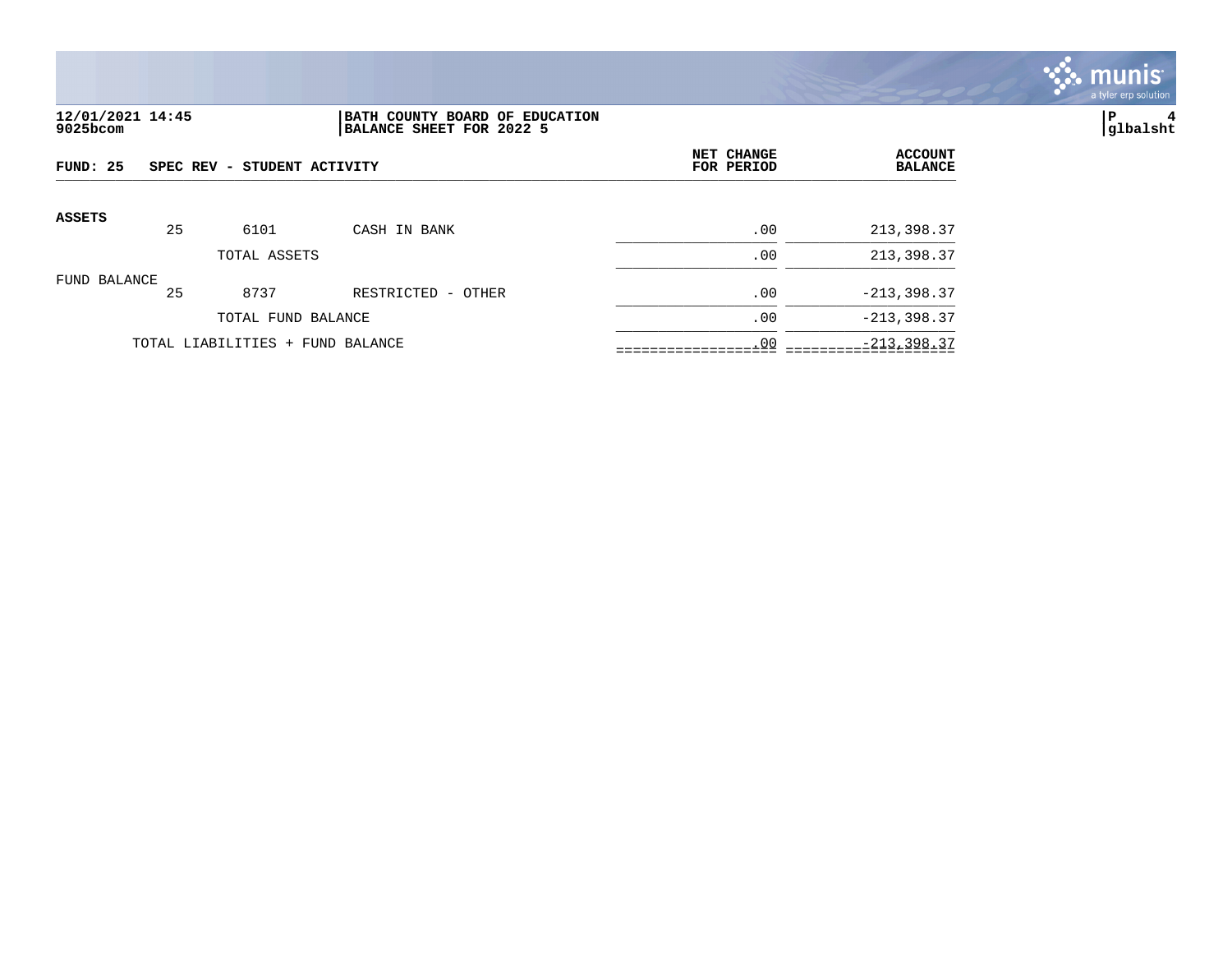

## **12/01/2021 14:45 |BATH COUNTY BOARD OF EDUCATION |P 5 9025bcom |BALANCE SHEET FOR 2022 5 |glbalsht**

| FUND: 310     |          | CAPITAL OUTLAY FUND              |                                                    | NET CHANGE<br>FOR PERIOD | <b>ACCOUNT</b><br><b>BALANCE</b> |
|---------------|----------|----------------------------------|----------------------------------------------------|--------------------------|----------------------------------|
| <b>ASSETS</b> | 31       | 6101                             | CASH IN BANK                                       |                          | 174,302.75                       |
|               |          | TOTAL ASSETS                     |                                                    | .00<br>.00               | 174,302.75                       |
| FUND BALANCE  | 31<br>31 | 6302<br>8738                     | REVENUES CONTROL<br>RESTRICTED-SFCC ESCROW-CURRENT | .00<br>.00               | $-89,753.00$<br>$-84,549.75$     |
|               |          | TOTAL FUND BALANCE               |                                                    | .00                      | $-174, 302.75$                   |
|               |          | TOTAL LIABILITIES + FUND BALANCE |                                                    | .00                      | $-174, 302.75$                   |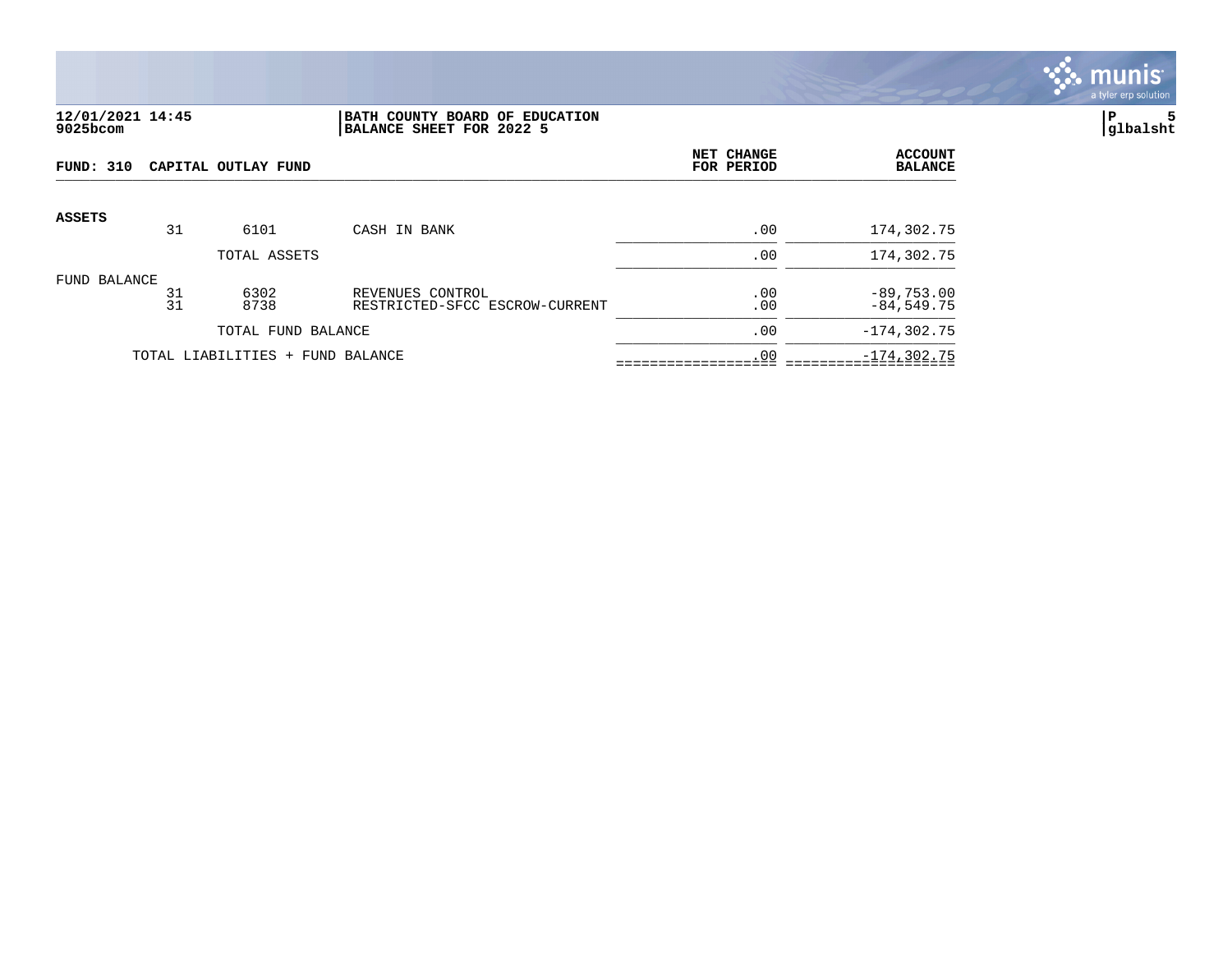

#### **12/01/2021 14:45 |BATH COUNTY BOARD OF EDUCATION |P 6 9025bcom |BALANCE SHEET FOR 2022 5 |glbalsht**

| FUND: 320     |                | BUILDING FUND (5 CENT LEVY)      |                                                                            | <b>NET CHANGE</b><br>FOR PERIOD | <b>ACCOUNT</b><br><b>BALANCE</b>               |
|---------------|----------------|----------------------------------|----------------------------------------------------------------------------|---------------------------------|------------------------------------------------|
| <b>ASSETS</b> | 32             | 6101                             | CASH IN BANK                                                               | .00                             | $-44, 327.26$                                  |
|               |                | TOTAL ASSETS                     |                                                                            | .00                             | $-44, 327.26$                                  |
| FUND BALANCE  | 32<br>32<br>32 | 6302<br>7602<br>8738             | REVENUES CONTROL<br>EXPENDITURES CONTROL<br>RESTRICTED-SFCC ESCROW-CURRENT | .00<br>.00<br>.00               | $-497, 138.00$<br>782,895.53<br>$-241, 430.27$ |
|               |                | TOTAL FUND BALANCE               |                                                                            | .00                             | 44,327.26                                      |
|               |                | TOTAL LIABILITIES + FUND BALANCE |                                                                            | .00                             | 44,327.26                                      |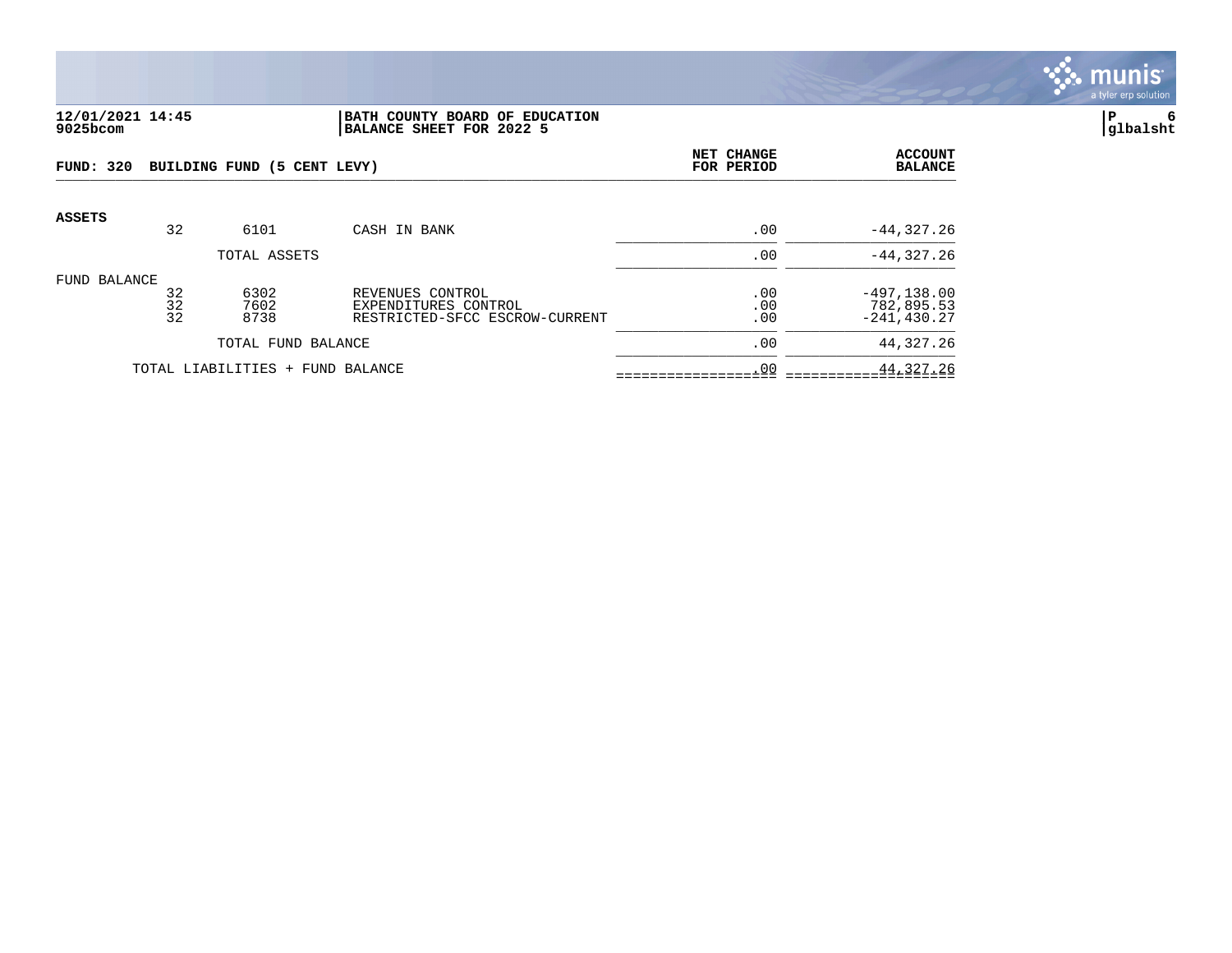

## **12/01/2021 14:45 |BATH COUNTY BOARD OF EDUCATION |P 7 9025bcom |BALANCE SHEET FOR 2022 5 |glbalsht**

| <b>FUND: 360</b> |          | <b>CONSTRUCTION FUND</b>         | NET CHANGE<br>FOR PERIOD                                      | <b>ACCOUNT</b><br><b>BALANCE</b> |                              |
|------------------|----------|----------------------------------|---------------------------------------------------------------|----------------------------------|------------------------------|
| <b>ASSETS</b>    | 36       | 6101                             | CASH IN BANK                                                  | .00                              | 31,221.04                    |
|                  |          | TOTAL ASSETS                     |                                                               | .00                              | 31,221.04                    |
| LIABILITIES      | 36<br>36 | 7421A<br>7603                    | ACCOUNTS PAYABLE ACI<br>PURCHASE OBLIGATIONS                  | .00<br>.00                       | $-749.00$<br>2,525.00        |
|                  |          | TOTAL LIABILITIES                |                                                               | .00                              | 1,776.00                     |
| FUND BALANCE     | 36<br>36 | 8735<br>8753                     | RESTRICTED-FUTURE CONSTR BG-1<br>ASSIGNED-PURCH OBL - CURRENT | .00<br>.00                       | $-30, 472.04$<br>$-2,525.00$ |
|                  |          | TOTAL FUND BALANCE               |                                                               | .00                              | $-32,997.04$                 |
|                  |          | TOTAL LIABILITIES + FUND BALANCE |                                                               | .00                              | $-31, 221.04$                |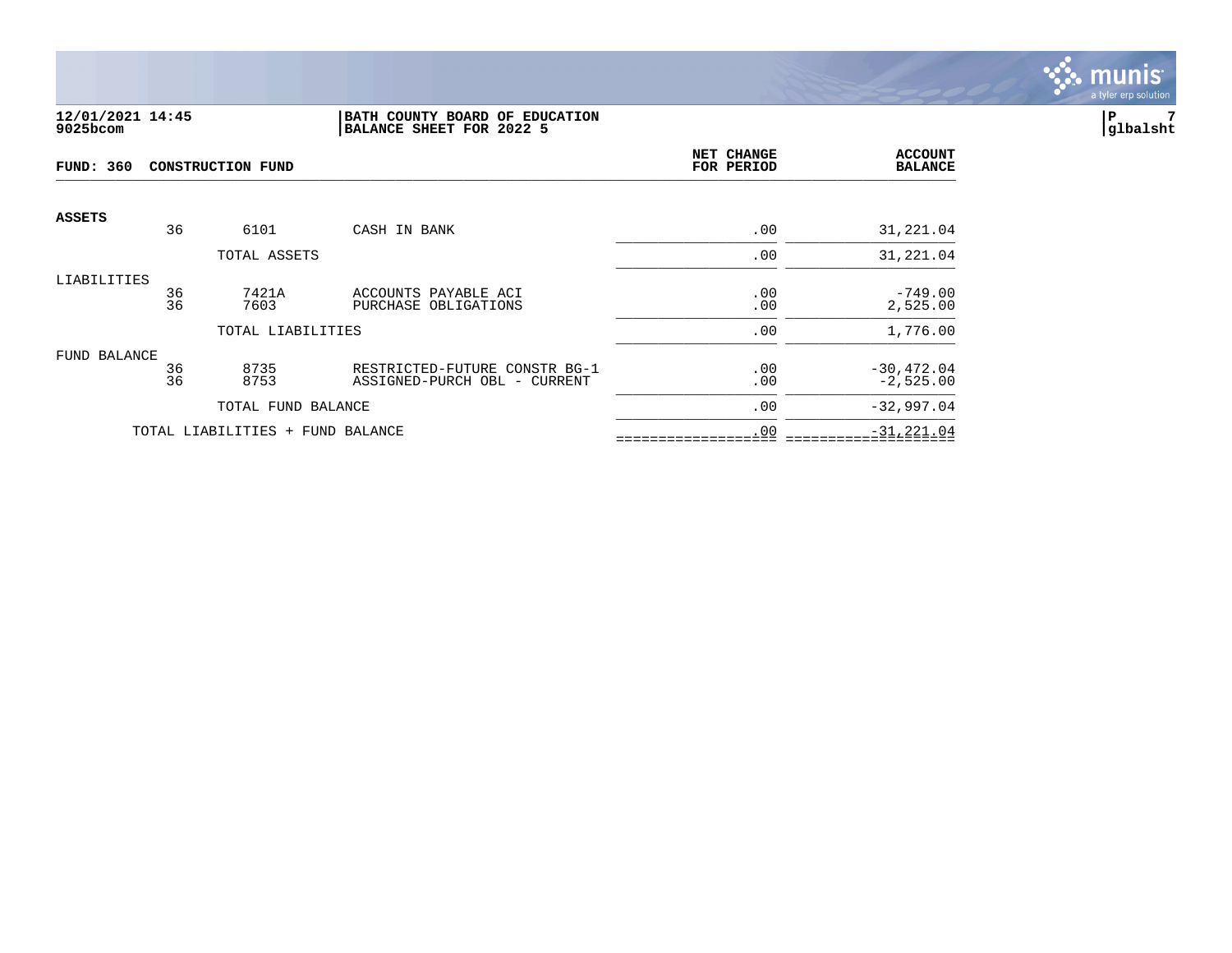

#### **12/01/2021 14:45 |BATH COUNTY BOARD OF EDUCATION |P 8 9025bcom |BALANCE SHEET FOR 2022 5 |glbalsht**

| FUND: 400          |                | DEBT SERVICE FUND                |                                                                          | NET CHANGE<br>FOR PERIOD | <b>ACCOUNT</b><br><b>BALANCE</b>               |
|--------------------|----------------|----------------------------------|--------------------------------------------------------------------------|--------------------------|------------------------------------------------|
| <b>LIABILITIES</b> | 40             | 7603                             | PURCHASE OBLIGATIONS                                                     | .00                      | 561,382.52                                     |
|                    |                | TOTAL LIABILITIES                |                                                                          | .00                      | 561,382.52                                     |
| FUND BALANCE       | 40<br>40<br>40 | 6302<br>7602<br>8753             | REVENUES CONTROL<br>EXPENDITURES CONTROL<br>ASSIGNED-PURCH OBL - CURRENT | .00<br>.00<br>.00        | $-782, 895.53$<br>782,895.53<br>$-561, 382.52$ |
|                    |                | TOTAL FUND BALANCE               |                                                                          | .00                      | $-561, 382.52$                                 |
|                    |                | TOTAL LIABILITIES + FUND BALANCE |                                                                          | .00                      | .00                                            |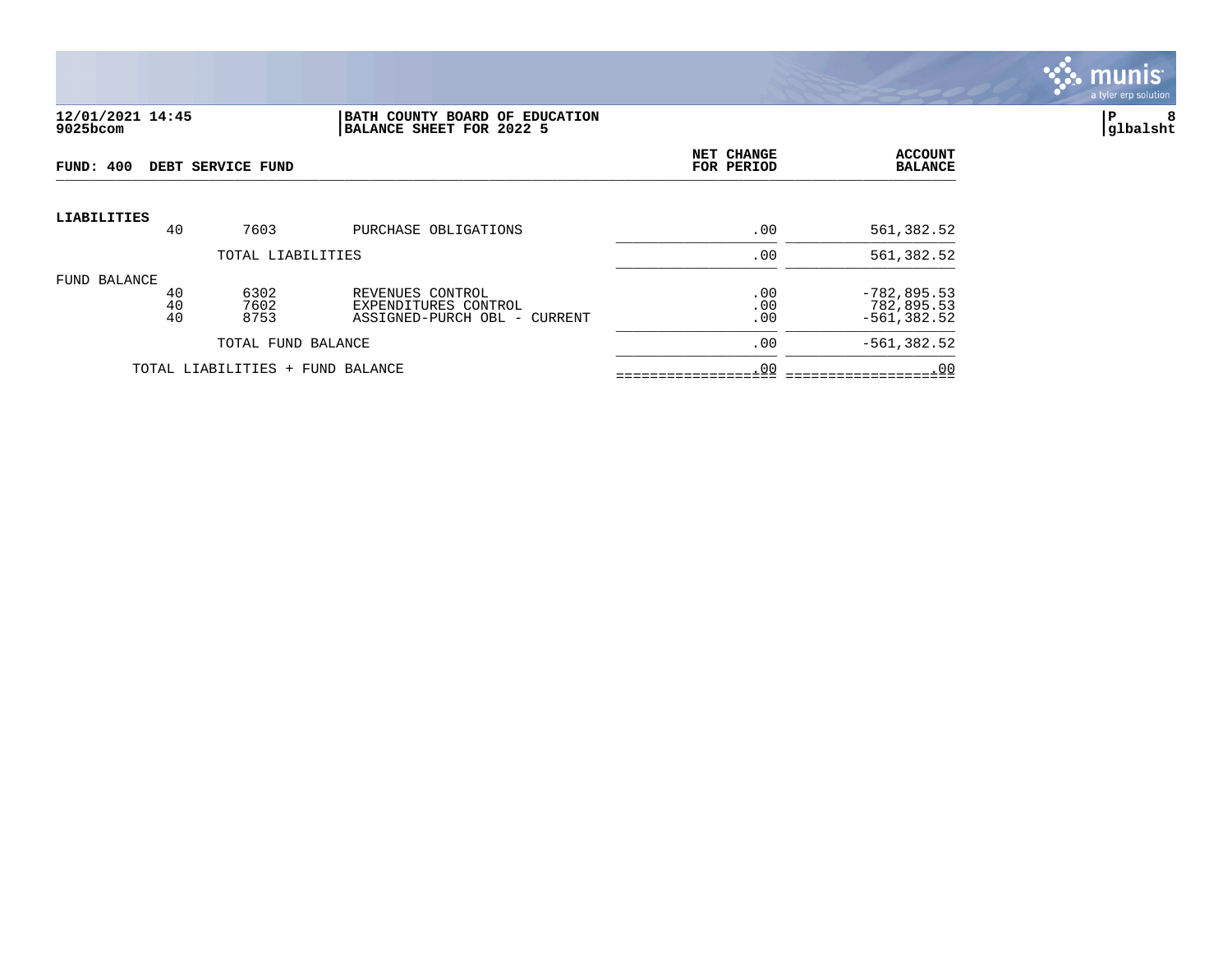

# **12/01/2021 14:45 |BATH COUNTY BOARD OF EDUCATION |P 9 9025bcom |BALANCE SHEET FOR 2022 5 |glbalsht**

| FUND: 51            | FOOD SERVICE FUND                      |                                                           |                                                                                                                                                                          |                                                                   | <b>ACCOUNT</b><br><b>BALANCE</b>                                                                            |
|---------------------|----------------------------------------|-----------------------------------------------------------|--------------------------------------------------------------------------------------------------------------------------------------------------------------------------|-------------------------------------------------------------------|-------------------------------------------------------------------------------------------------------------|
| <b>ASSETS</b>       |                                        |                                                           |                                                                                                                                                                          |                                                                   |                                                                                                             |
|                     | 51<br>51<br>51<br>51                   | 6101<br>6171<br>64000<br>6400P                            | CASH IN BANK<br>INVENTORIES FOR CONSUMPTION<br>DEF OUTFLOW OF RESOURCES<br>DEF OUTFLOW OF RESOURCES                                                                      | 33,440.51<br>.00<br>.00<br>.00                                    | 2,073,175.04<br>15,936.96<br>142,282.38<br>241, 256. 15                                                     |
|                     |                                        | TOTAL ASSETS                                              |                                                                                                                                                                          | 33,440.51                                                         | 2,472,650.53                                                                                                |
| LIABILITIES         | 51<br>51<br>51<br>51<br>51<br>51<br>51 | 7421<br>7421A<br>75410<br>7541P<br>7603<br>77000<br>7700P | ACCOUNTS PAYABLE<br>ACCOUNTS PAYABLE ACI<br>NET PENSION LIABILITY<br>NET PENSION LIABILITY<br>PURCHASE OBLIGATIONS<br>DEF INFLOW OF RESOURCES<br>DEF INFLOW OF RESOURCES | .00<br>123.65<br>.00<br>.00<br>$-119,676.14$<br>.00<br>.00        | $-100.00$<br>$-.10$<br>$-401, 412.04$<br>$-1, 160, 593.50$<br>114, 416. 73<br>$-41,550.80$<br>$-50, 208.31$ |
|                     |                                        | TOTAL LIABILITIES                                         |                                                                                                                                                                          | $-119,552.49$                                                     | $-1,539,448.02$                                                                                             |
| <b>FUND BALANCE</b> | 51<br>51<br>51<br>51<br>51<br>51       | 6302<br>7602<br>87370<br>8737P<br>8739<br>8753            | REVENUES CONTROL<br>EXPENDITURES CONTROL<br>RESTRICTED - OTHER<br>RESTRICTED-OTHER<br>RESTRICTED-NET ASSETS<br>ASSIGNED-PURCH OBL - CURRENT                              | $-207, 916.33$<br>174, 352. 17<br>.00<br>.00<br>.00<br>119,676.14 | $-580, 869.26$<br>533,181.09<br>300,680.46<br>969,545.66<br>$-2,041,323.73$<br>$-114, 416.73$               |
|                     |                                        | TOTAL FUND BALANCE                                        |                                                                                                                                                                          | 86,111.98                                                         | $-933, 202.51$                                                                                              |
|                     |                                        | TOTAL LIABILITIES + FUND BALANCE                          |                                                                                                                                                                          | $-33,440.51$                                                      | $-2,472,650.53$                                                                                             |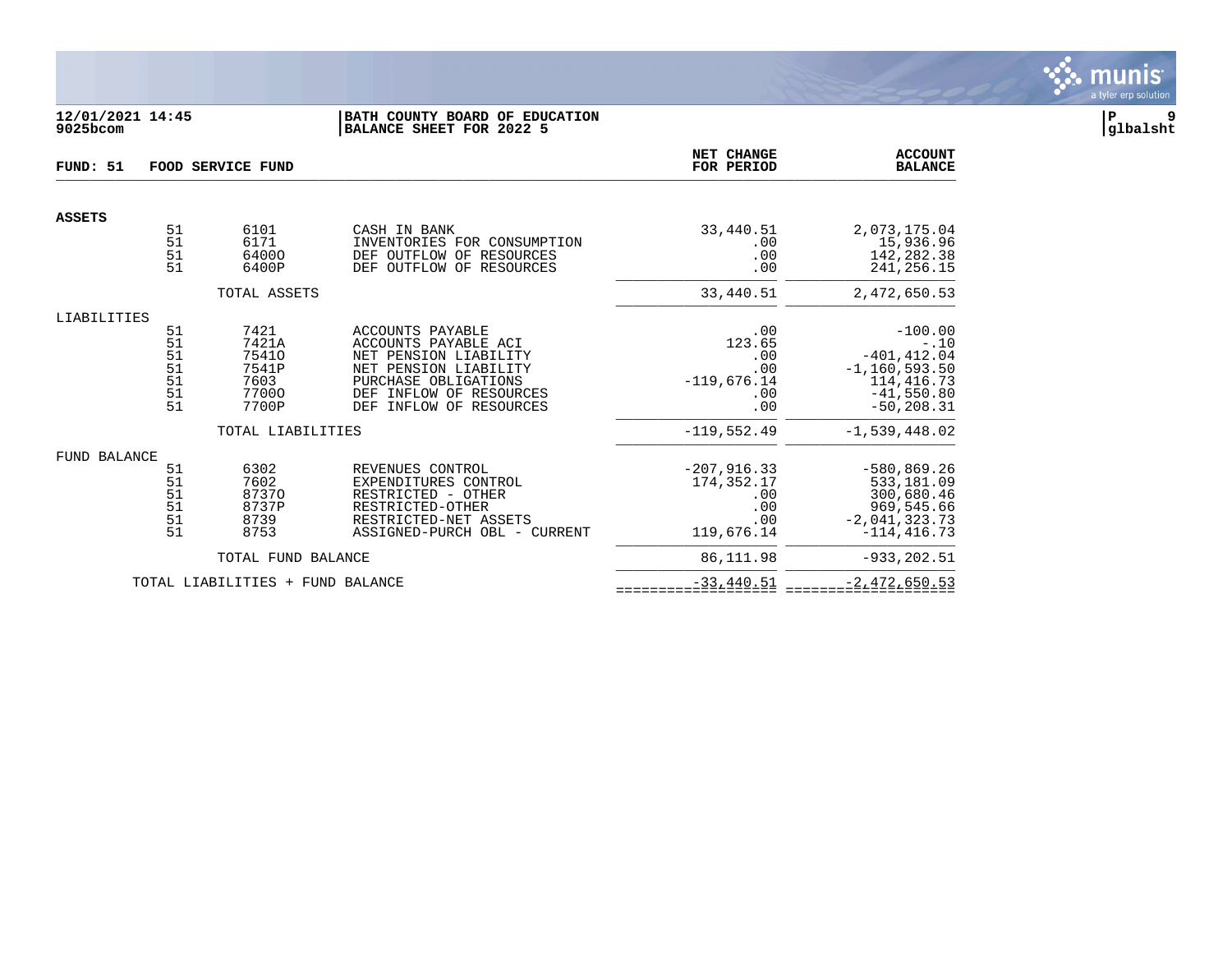

# **12/01/2021 14:45 |BATH COUNTY BOARD OF EDUCATION |P 10 9025bcom |BALANCE SHEET FOR 2022 5 |glbalsht**

| FUND: 52            | CHILD CARE                                    |                                                                     | NET CHANGE<br>FOR PERIOD                                                                                                                            | <b>ACCOUNT</b><br><b>BALANCE</b>                                       |                                                                                                         |
|---------------------|-----------------------------------------------|---------------------------------------------------------------------|-----------------------------------------------------------------------------------------------------------------------------------------------------|------------------------------------------------------------------------|---------------------------------------------------------------------------------------------------------|
| <b>ASSETS</b>       |                                               |                                                                     |                                                                                                                                                     |                                                                        |                                                                                                         |
|                     | $\begin{array}{c} 52 \\ 52 \end{array}$<br>52 | 6101<br>64000<br>6400P                                              | CASH IN BANK<br>DEF OUTFLOW OF<br>RESOURCES<br>OF<br><b>DEF</b><br>OUTFLOW<br>RESOURCES                                                             | 441.82<br>.00<br>.00                                                   | 147,984.99<br>32,281.34<br>60,062.20                                                                    |
|                     |                                               | TOTAL ASSETS                                                        |                                                                                                                                                     | 441.82                                                                 | 240,328.53                                                                                              |
| LIABILITIES         | 52<br>52<br>52<br>52<br>52                    | 75410<br>7541P<br>7603<br>77000<br>7700P                            | NET PENSION LIABILITY<br>NET PENSION LIABILITY<br>PURCHASE OBLIGATIONS<br>INFLOW OF RESOURCES<br>DEF<br>INFLOW OF RESOURCES<br><b>DEF</b>           | .00<br>.00<br>$-373.05$<br>.00<br>.00                                  | $-96,710.70$<br>$-165,030.43$<br>1,926.95<br>$-10, 418.78$<br>$-15,537.70$                              |
| <b>FUND BALANCE</b> | 52<br>52<br>$\frac{52}{52}$<br>52<br>52       | TOTAL LIABILITIES<br>6302<br>7602<br>87370<br>8737P<br>8739<br>8753 | REVENUES CONTROL<br>EXPENDITURES CONTROL<br>RESTRICTED - OTHER<br>RESTRICTED-OTHER PENSION<br>RESTRICTED-NET ASSETS<br>ASSIGNED-PURCH OBL - CURRENT | $-373.05$<br>$-13, 129.14$<br>12,687.32<br>.00<br>.00<br>.00<br>373.05 | $-285,770.66$<br>$-122, 405.10$<br>76,390.43<br>74,848.14<br>120,505.93<br>$-101,970.32$<br>$-1,926.95$ |
|                     |                                               | TOTAL FUND BALANCE                                                  |                                                                                                                                                     | $-68.77$                                                               | 45, 442. 13                                                                                             |
|                     |                                               | TOTAL LIABILITIES +                                                 | FUND BALANCE                                                                                                                                        | $-441.82$                                                              | $-240, 328.53$                                                                                          |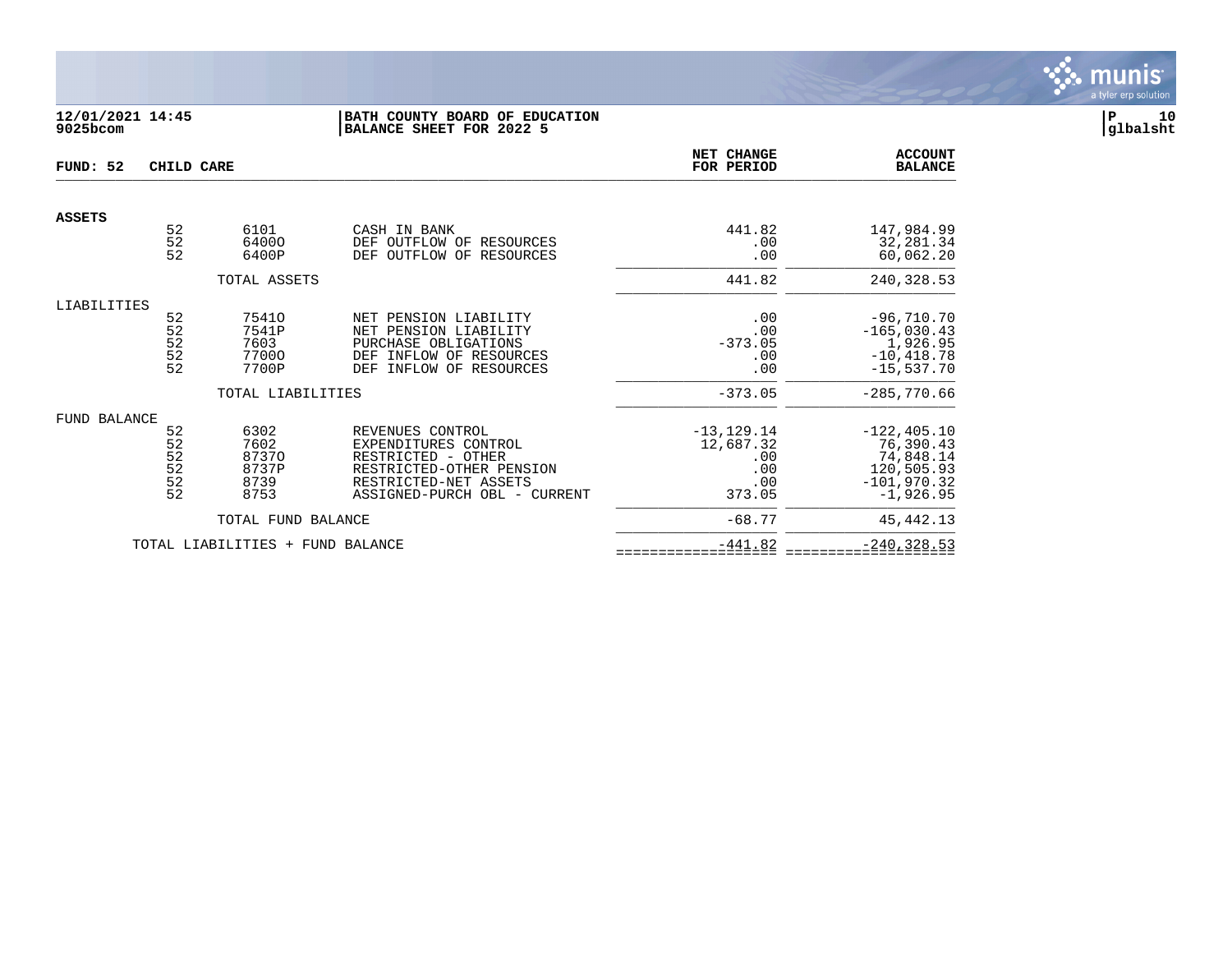

# **12/01/2021 14:45 |BATH COUNTY BOARD OF EDUCATION |P 11 9025bcom |BALANCE SHEET FOR 2022 5 |glbalsht**

| FUND: 53      | <b>PRESCHOOL</b><br>53<br>6101<br>CASH IN BANK<br>TOTAL ASSETS<br>$\frac{53}{53}$<br>6302<br>REVENUES CONTROL<br>7602<br>EXPENDITURES CONTROL<br>TOTAL FUND BALANCE | NET CHANGE<br>FOR PERIOD         | <b>ACCOUNT</b><br><b>BALANCE</b> |                   |                     |
|---------------|---------------------------------------------------------------------------------------------------------------------------------------------------------------------|----------------------------------|----------------------------------|-------------------|---------------------|
| <b>ASSETS</b> |                                                                                                                                                                     |                                  |                                  |                   |                     |
|               |                                                                                                                                                                     |                                  |                                  | $-33.82$          | $-279.10$           |
|               |                                                                                                                                                                     |                                  |                                  | $-33.82$          | $-279.10$           |
| FUND BALANCE  |                                                                                                                                                                     |                                  |                                  | $-50.00$<br>83.82 | $-140.00$<br>419.10 |
|               |                                                                                                                                                                     |                                  |                                  | 33.82             | 279.10              |
|               |                                                                                                                                                                     | TOTAL LIABILITIES + FUND BALANCE |                                  | 33.82             | 279.10              |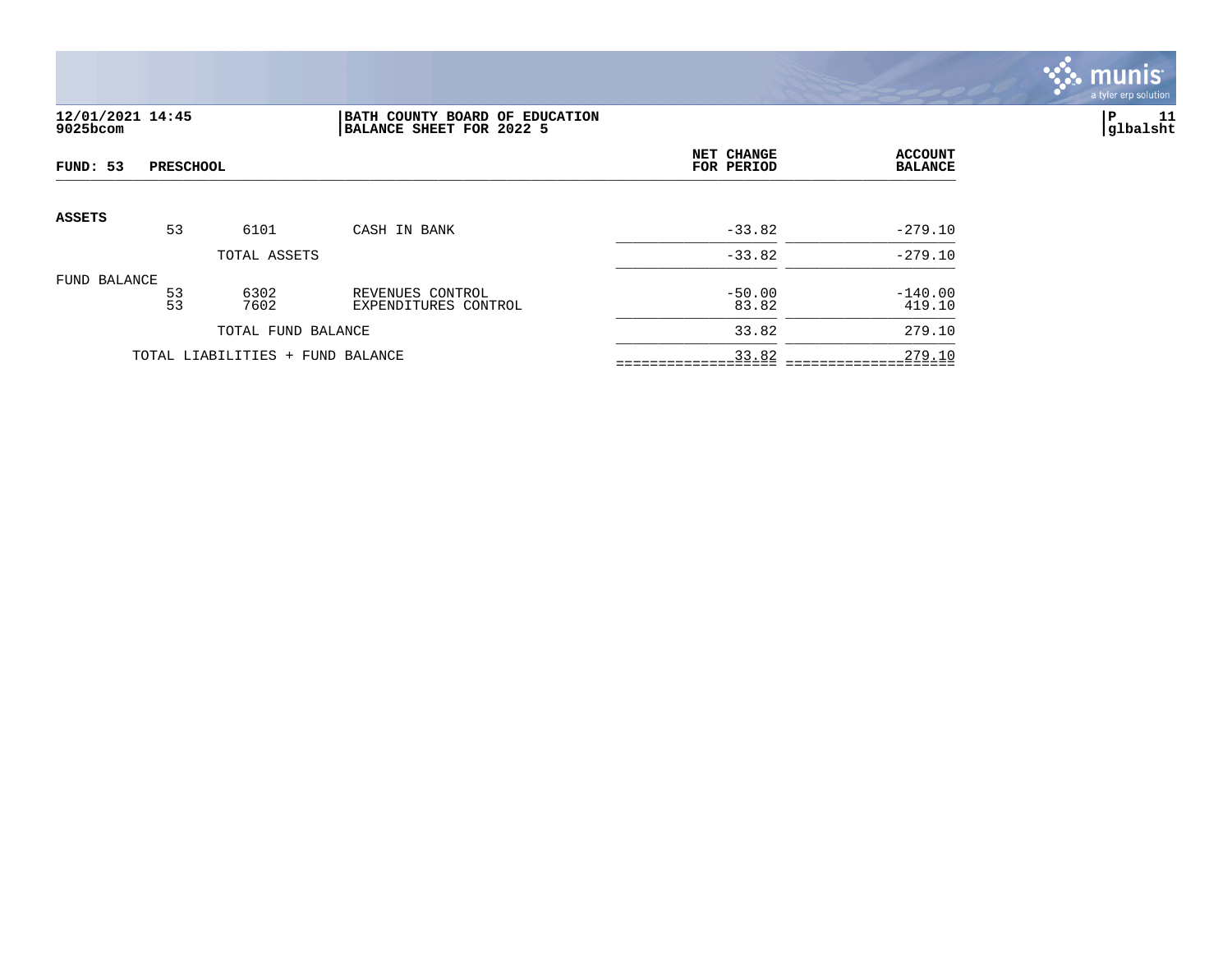

# **12/01/2021 14:45 |BATH COUNTY BOARD OF EDUCATION |P 12 9025bcom |BALANCE SHEET FOR 2022 5 |glbalsht**

| FUND: 7000 TRUST/AGENCY FUNDS |          |                                  |                                             | NET CHANGE<br>FOR PERIOD | <b>ACCOUNT</b><br><b>BALANCE</b> |
|-------------------------------|----------|----------------------------------|---------------------------------------------|--------------------------|----------------------------------|
| <b>ASSETS</b>                 | 70       | 6101                             | CASH IN BANK                                | 4.25                     | 44,755.96                        |
|                               |          | TOTAL ASSETS                     |                                             | 4.25                     | 44,755.96                        |
| FUND BALANCE                  | 70<br>70 | 6302<br>8730                     | REVENUES CONTROL<br>RESTRICTED FUND BALANCE | $-4.25$<br>.00           | $-770.99$<br>$-43,984.97$        |
|                               |          | TOTAL FUND BALANCE               |                                             | $-4.25$                  | $-44, 755.96$                    |
|                               |          | TOTAL LIABILITIES + FUND BALANCE |                                             | $-4.25$                  | $-44,755.96$                     |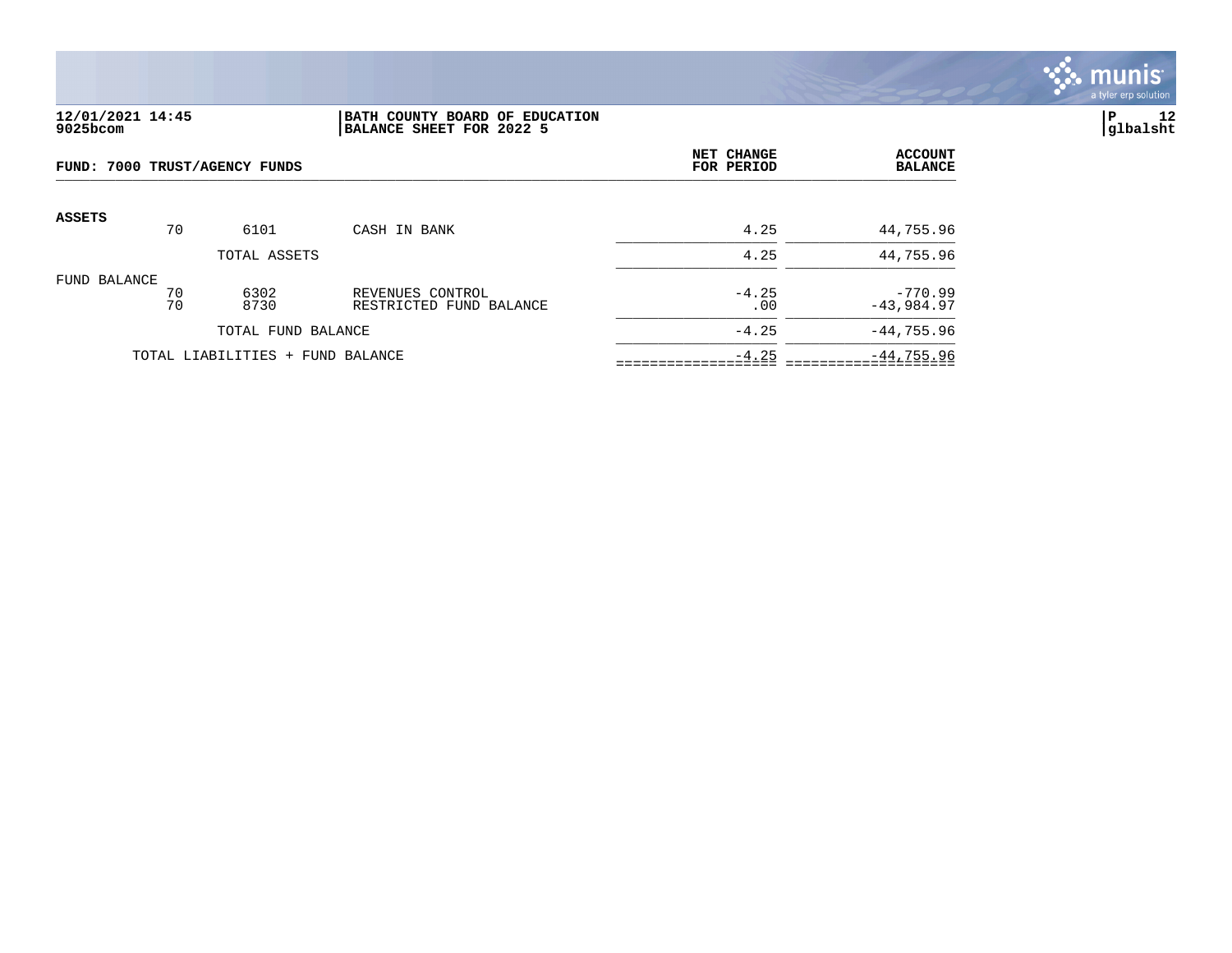

## **12/01/2021 14:45 |BATH COUNTY BOARD OF EDUCATION |P 13 9025bcom |BALANCE SHEET FOR 2022 5 |glbalsht**

| FUND: 8                                  |                                                                | GOVERNMENTAL ASSETS                                                                  | NET CHANGE<br>FOR PERIOD                                                                                                                                                                                                                                              | <b>ACCOUNT</b><br><b>BALANCE</b>                                                       |                                                                                                                                                                                             |
|------------------------------------------|----------------------------------------------------------------|--------------------------------------------------------------------------------------|-----------------------------------------------------------------------------------------------------------------------------------------------------------------------------------------------------------------------------------------------------------------------|----------------------------------------------------------------------------------------|---------------------------------------------------------------------------------------------------------------------------------------------------------------------------------------------|
| <b>ASSETS</b>                            |                                                                |                                                                                      |                                                                                                                                                                                                                                                                       |                                                                                        |                                                                                                                                                                                             |
|                                          | 80<br>80<br>80<br>80<br>80<br>80<br>80<br>80<br>80<br>80<br>80 | 6201<br>6211<br>6212<br>6221<br>6222<br>6231<br>6232<br>6241<br>6242<br>6251<br>6252 | LAND<br>LAND IMPROVEMENTS<br>ACCUM DEPR LAND IMPROVEMENTS<br>BUILDINGS & BLDING IMPROVEMENT<br>ACCUM DEPR BLDG IMPROVMENTS<br>TECHNOLOGY EQUIPMENT<br>ACCUM DEPR TECHNOLOGY EQUIP<br>VEHICLES<br>ACCUM DEPR VEHICLES<br>GENERAL EQUIPMENT<br>ACCUM DEPR GENERAL EQUIP | .00<br>.00<br>.00<br>.00<br>.00<br>12,243.00<br>.00<br>231,238.00<br>.00<br>.00<br>.00 | 518,316.60<br>1,124,210.27<br>$-975, 229.22$<br>46,087,605.31<br>$-13, 186, 391.89$<br>1,906,479.50<br>$-1,664,823.59$<br>4,302,971.19<br>$-3, 110, 050.41$<br>872,588.28<br>$-742, 114.89$ |
|                                          |                                                                | TOTAL ASSETS                                                                         |                                                                                                                                                                                                                                                                       | 243,481.00                                                                             | 35, 133, 561. 15                                                                                                                                                                            |
| FUND BALANCE                             | 80<br>80                                                       | 7602<br>8710                                                                         | EXPENDITURES CONTROL<br>INVESTMENTS GOVERNMENTAL ASSET                                                                                                                                                                                                                | .00<br>$-243, 481.00$                                                                  | 23.31<br>$-35, 133, 584.46$                                                                                                                                                                 |
| TOTAL FUND BALANCE                       |                                                                |                                                                                      |                                                                                                                                                                                                                                                                       | $-243, 481.00$                                                                         | $-35, 133, 561.15$                                                                                                                                                                          |
| TOTAL LIABILITIES<br>FUND BALANCE<br>$+$ |                                                                |                                                                                      |                                                                                                                                                                                                                                                                       | $-243, 481.00$                                                                         | $-35, 133, 561.15$                                                                                                                                                                          |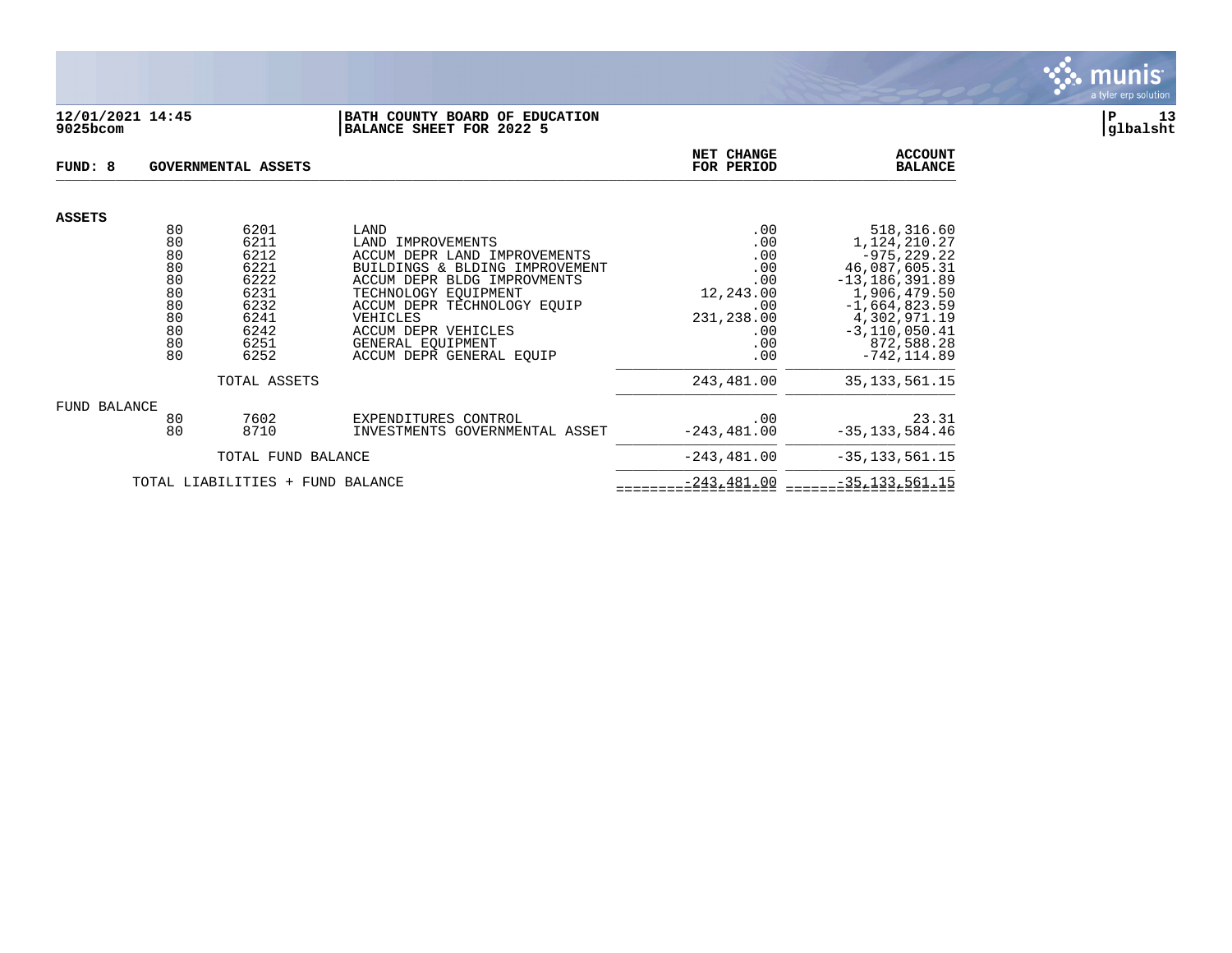

## **12/01/2021 14:45 |BATH COUNTY BOARD OF EDUCATION |P 14 9025bcom |BALANCE SHEET FOR 2022 5 |glbalsht**

| FUND: 81                         |                                        | FOOD SERVICE ASSETS                                  |                                                                                                                                                                        | NET CHANGE<br>FOR PERIOD                      | <b>ACCOUNT</b><br><b>BALANCE</b>                                                                     |
|----------------------------------|----------------------------------------|------------------------------------------------------|------------------------------------------------------------------------------------------------------------------------------------------------------------------------|-----------------------------------------------|------------------------------------------------------------------------------------------------------|
| <b>ASSETS</b>                    | 81                                     | 6221                                                 | BUILDINGS & BLDING IMPROVEMENT                                                                                                                                         | .00                                           | 308,000.00                                                                                           |
|                                  | 81<br>81<br>81<br>81<br>81<br>81<br>81 | 6222<br>6231<br>6232<br>6241<br>6242<br>6251<br>6252 | ACCUM DEPR BLDG IMPROVMENTS<br>TECHNOLOGY EOUIPMENT<br>ACCUM DEPR TECHNOLOGY EOUIP<br>VEHICLES<br>ACCUM DEPR VEHICLES<br>GENERAL EOUIPMENT<br>ACCUM DEPR GENERAL EQUIP | .00<br>.00<br>.00<br>.00<br>.00<br>.00<br>.00 | $-80, 593.33$<br>8,212.63<br>$-4,831.30$<br>35,895.00<br>$-27,065.75$<br>616,188.39<br>$-533.052.17$ |
|                                  |                                        | TOTAL ASSETS                                         |                                                                                                                                                                        | .00                                           | 322,753.47                                                                                           |
| FUND BALANCE                     | 81                                     | 8711                                                 | INVESTMENT BUSINESS ASSETS                                                                                                                                             | .00                                           | $-322, 753.47$                                                                                       |
|                                  |                                        | TOTAL FUND BALANCE                                   |                                                                                                                                                                        | .00                                           | $-322, 753.47$                                                                                       |
| TOTAL LIABILITIES + FUND BALANCE |                                        |                                                      |                                                                                                                                                                        | .00                                           | $-322, 753.47$                                                                                       |